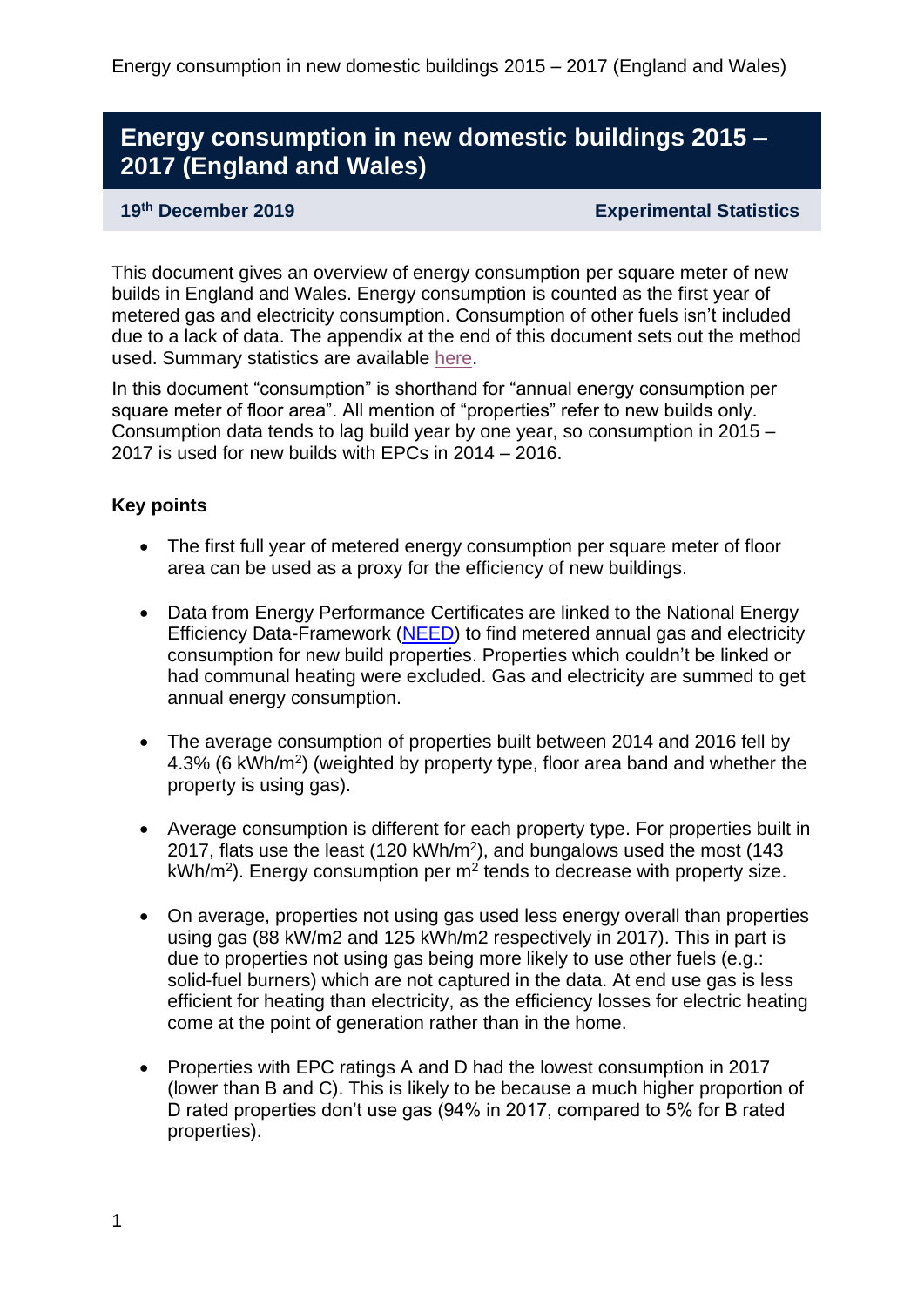## **Background**

The Energy Performance Certificate (EPC) data [published online](https://epc.opendatacommunities.org/docs/guidance) gives energy efficiency information for over half the domestic properties in England and Wales<sup>1</sup>. This includes all properties built since 2008. The EPC energy efficiency rating is based on how much energy a dwelling will consume, when delivering a defined level of comfort and service provision, using standardised assumptions for occupancy and behaviour. This enables a like-for-like comparison of dwelling performance.

However, the EPC rating doesn't account for individual resident's behaviour (e.g.: whether the resident spends time away from home, is more or less strict with their energy use, has a preference for a higher temperature, etc). This document presents new figures for understanding the efficiency of new builds, which account for such effects.

Domestic energy consumption is affected by many factors, including property type, length of residency and household income<sup>2</sup>. Metered energy consumption captures the impact of all of these through a figure based on actual consumption rather than modelled values.

The metered gas and electricity consumption held in the National Energy Efficiency Data-Framework [\(NEED\)](https://www.gov.uk/government/collections/national-energy-efficiency-data-need-framework) is linked with EPC data. This is used to find the gas and electricity consumption per square meter. The inspection date of the EPC is used to determine the date the property was built, with the first year of electricity consumption being looked for after this "build year". Table 1 below shows the data sources used.

| Data                          | <b>Source</b>                 |
|-------------------------------|-------------------------------|
| Metered energy consumption    | <b>NEED</b>                   |
| Build year                    | <b>EPC</b>                    |
| <b>EPC</b> rating             | <b>EPC</b>                    |
| Property type                 | <b>EPC</b>                    |
| Identify converted properties | Valuation Office Agency (VOA) |
| Floor area band               | <b>EPC</b>                    |

Table 1: Data sources

Trends in annual energy consumption fluctuate greatly at the household level. The large sample used sees these effects average out, giving a reliable metric.

<sup>1</sup> Calculated comparing the EPC dataset released in July 2019, which has certificates for 14.8 million domestic properties, against the 25.9 million properties in England and Wales as published by the [Valuation Office Agency in September 2019.](https://www.gov.uk/government/statistics/council-tax-stock-of-properties-2019)

 $2 \text{ An in-depth analysis of the determinants of household gas use is published here.}$  $2 \text{ An in-depth analysis of the determinants of household gas use is published here.}$  $2 \text{ An in-depth analysis of the determinants of household gas use is published here.}$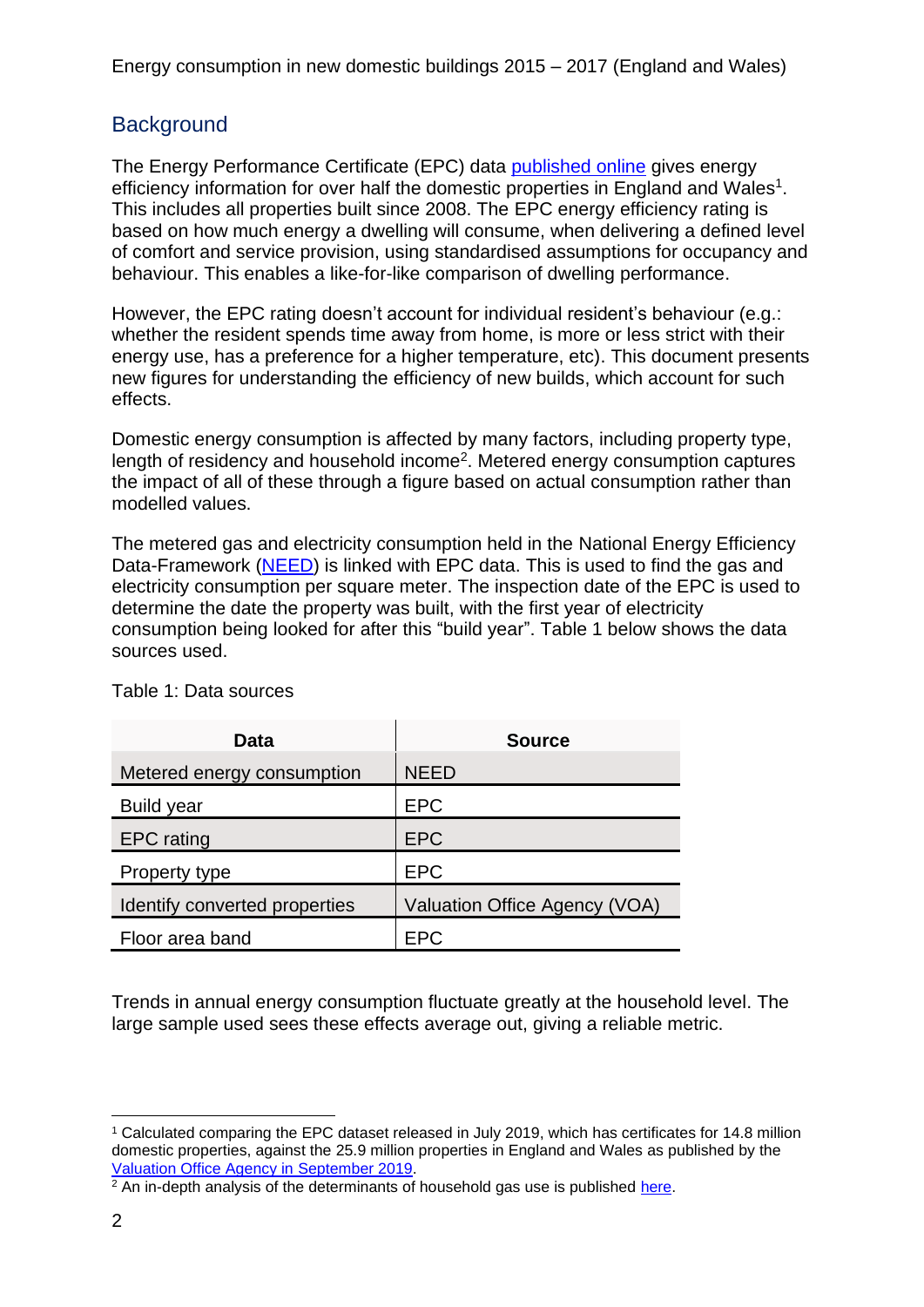The gas and electricity consumption data are adjusted<sup>4</sup> to remove the impact of weather from on year-on-year trends.

The method used is described in detail in Appendix 1 of this document.

## Limitations of the data

The energy consumption data only includes metered gas and electricity. Energy used from other sources isn't accounted for, including solid fuel burning, gas from cannisters and electricity generated from solar panels on site.

If it is assumed that the uses of energy remain the same for properties over time (e.g.: heating, cooking, lighting, etc) the changes between years can be viewed as a metric for changes in building efficiency. If energy uses changed (e.g.: if electric cars become more prevalent and are charged at home) then this assumption would no longer be valid under the current methodology.

Some new builds are excluded from the analysis where the EPC data can't be linked to NEED or electricity consumption isn't recorded. Data is linked more successfully for some property types than others, in large part because of how the addresses are formatted. Flats have the lowest match rate. A weighting process is used to reduce the bias this introduces, with the property type accounted for. While the weighting reduces the bias, properties in Inner London are underrepresented in this analysis (see Appendix 1 for further detail).

#### **Shared meters**

A total of 168,000 new builds in January 2014 – July 2019 are heated by gas logged with a shared meter (also known as communal heating). This means that a single meter logs the gas consumption of multiple properties. Gas consumption from these shared meters can't be reliably linked to the properties served by the meters. For this reason, new builds with shared meters are excluded from this analysis. A weighting process is used to reduce the bias this introduces to the sample.

## **Results**

Once the EPCs are linked to NEED and the filters applied, the numbers of properties are 90,000 (2015), 107,000 (2016) and 113,000 (2017) (this is the first year of electricity consumption). The weighted and unweighted headline results are shown in Table 2 below. For year on year comparisons the weighted results should be used.

<sup>4</sup> Gas consumption is weather corrected by Xoserve, who provide BEIS with gas consumption data. Electricity consumption is weather corrected using correction factors calculated from BEIS' UK [Supply](https://www.gov.uk/government/statistics/total-energy-section-1-energy-trends)  [and use of fuels \(ET 1.3\) table.](https://www.gov.uk/government/statistics/total-energy-section-1-energy-trends)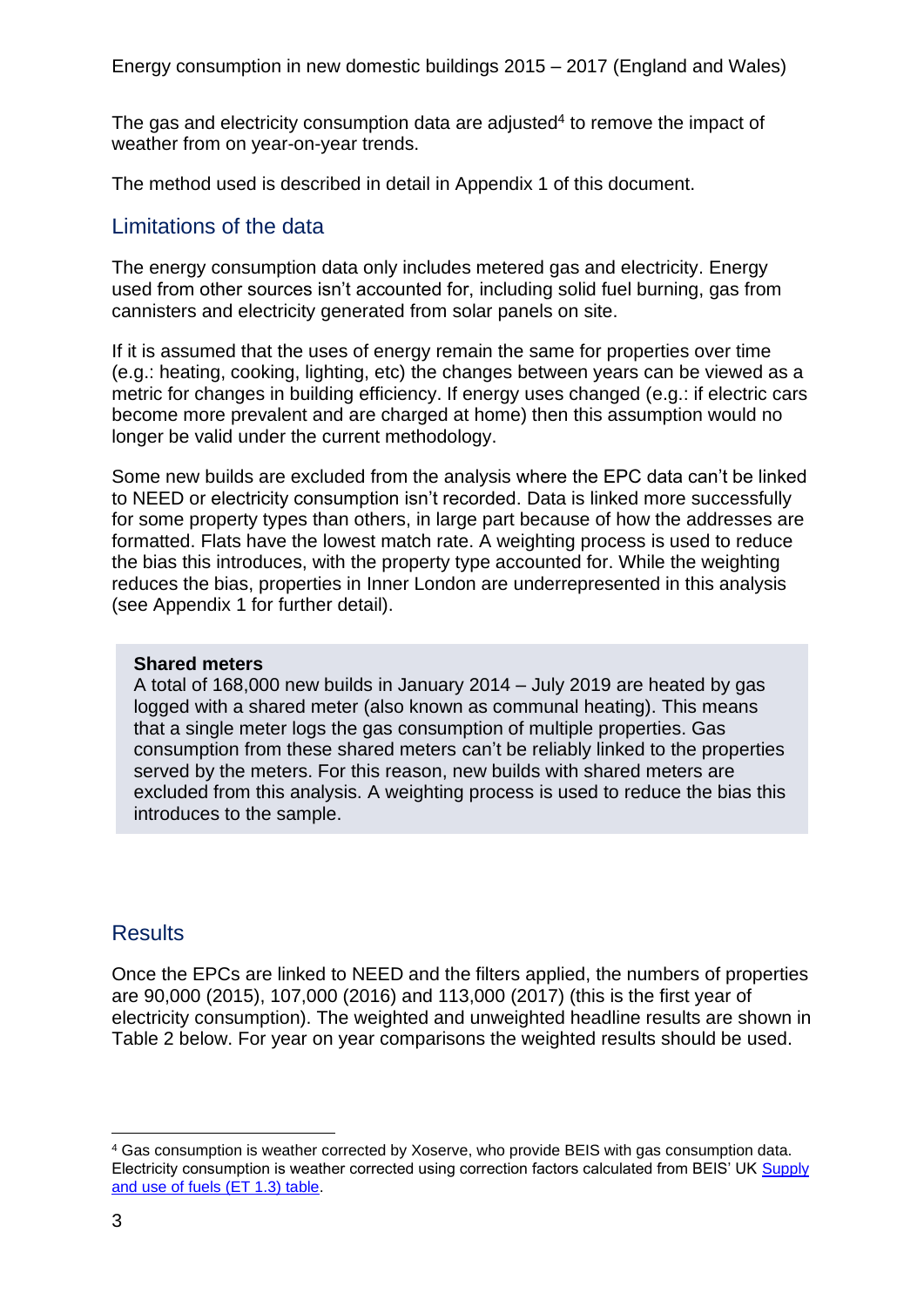|            | First year of<br>consumption | Average energy consumption per<br>square meter (kWh/m2) | Number of<br>properties |
|------------|------------------------------|---------------------------------------------------------|-------------------------|
| Unweighted | 2015                         | 127.2                                                   | 89,547                  |
| Unweighted | 2016                         | 123.5                                                   | 107,278                 |
| Unweighted | 2017                         | 121.7                                                   | 113,209                 |
| Weighted   | 2015                         | 127.6                                                   | 89,547                  |
| Weighted   | 2016                         | 124.1                                                   | 107,278                 |
| Weighted   | 2017                         | 122.1                                                   | 113,209                 |

#### Table 2: Weighted and unweighted results

#### **Weighting: making sure results represent all new builds**

Not all newly built domestic properties are included in the analysis: properties not matched to a meter or sharing a gas meter are not used. To reduce bias that may be introduced by this, and so that the results can be compared year on year, weights are calculated for various factors:

(i) property type

(ii) floor area band (other than bungalows)

(iii) whether gas is being used

(iv) year

Weights are calculated using all new builds in 2015 (with EPC data) compared to the number of properties after processing in the year in question. Using 2015 as a baseline makes year on year comparisons possible, with changes due to the make-up of the population in a given year removed.

While all other figures in this report are unweighted, the weighted statistics in Table 2 can be used for overall year on year trends.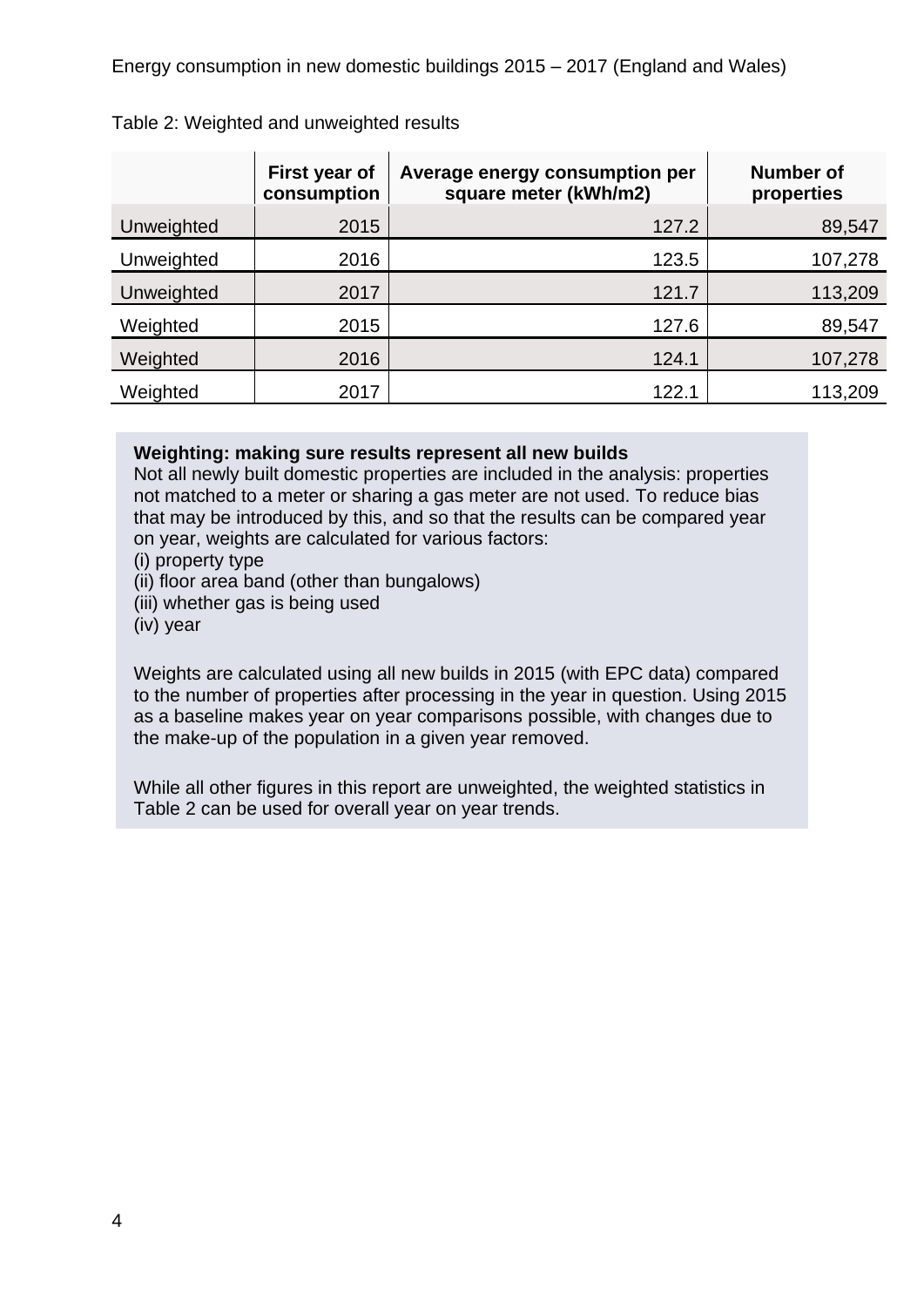## **Consumption by property type**

Figure 1 below shows trends in average energy consumption by property type. Bungalows consistently have the highest consumption, and flats the lowest.



Figure 1: Mean energy consumption, by property type and year

The change in energy consumption between 2015 and 2017 varied from a 3% decrease (bungalows) to a 5% decrease (houses).

Figure 2 below shows trends in average gas consumption for properties using gas. As with energy consumption, bungalows consistently have the highest gas consumption.



The change in gas consumption between 2015 and 2017 varied from a 1% increase (flats) to a 4% decrease (houses).

Figures 3 and 4 below present the energy and electricity consumption of properties built in 2017, both using and not using gas, broken down by property type. In all four charts houses have the lowest consumption (this is in part due to houses being larger and the residents being more likely to use alternative fuels, such as gas from cannisters).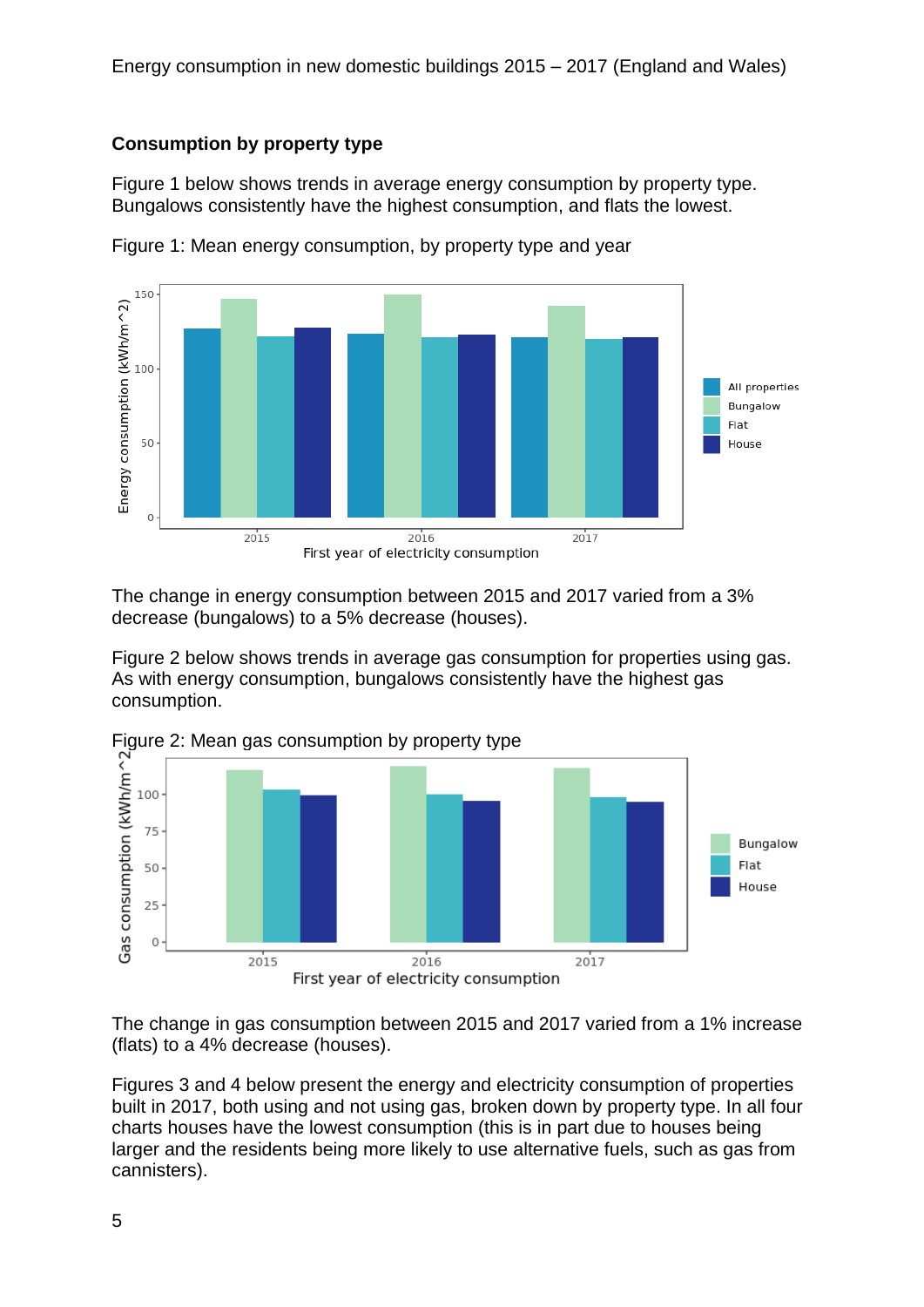

Figure 3: Mean energy consumption in 2017, by gas use status and property type





#### **How does consumption vary by property size?**

Figures 5 and 6 below show that larger properties tend to consume less energy per m<sup>2</sup>. Bungalows tend to use the most for a given floor area band and flats use the least. The longer trend shown in figure  $7$  shows that consumption per  $m<sup>2</sup>$  decreases as total floor area increases.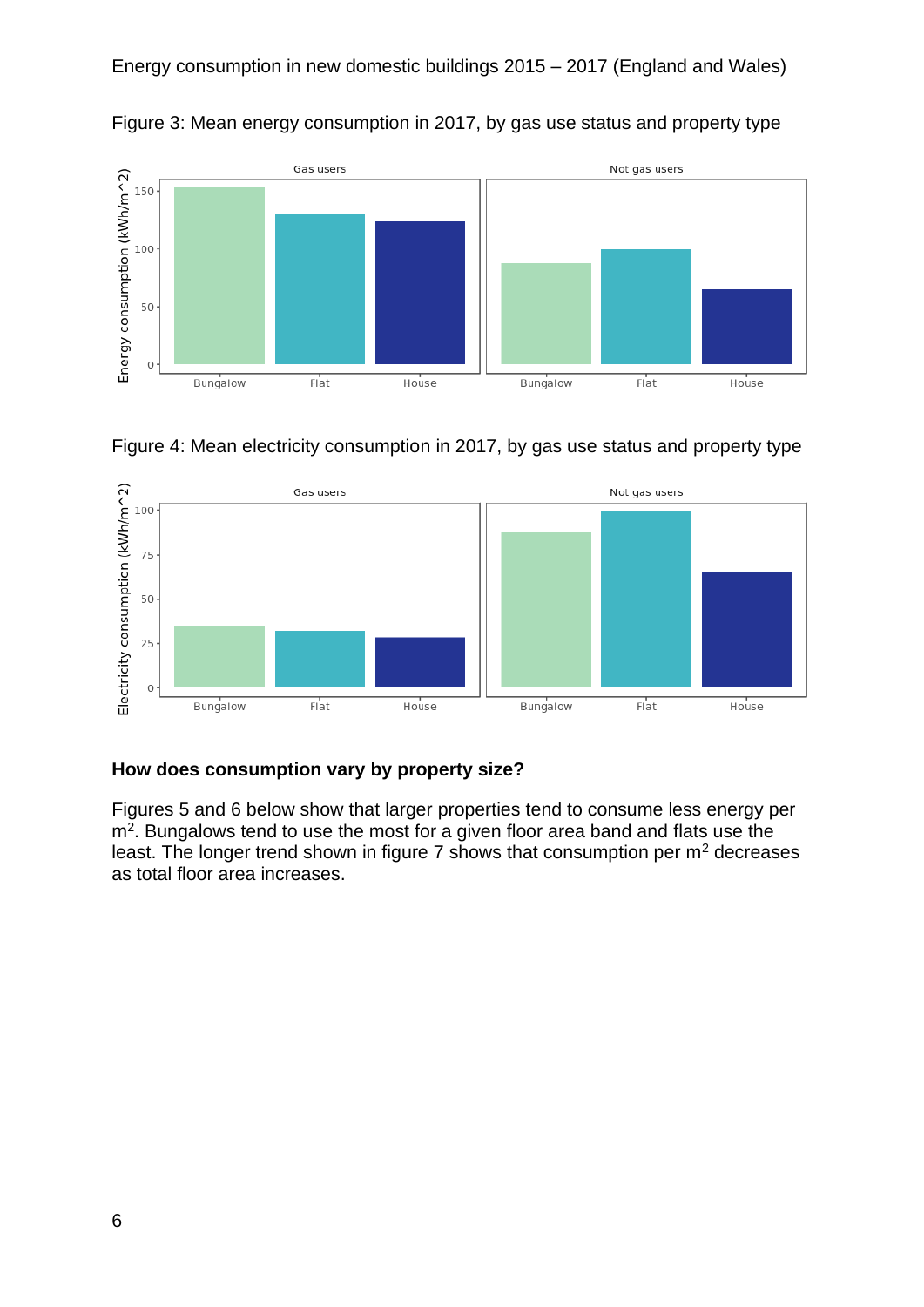Figure 5: Relationship between banded floor area and mean energy consumption per  $m^2$ , by property type



Figure 6: Relationship between banded floor area and mean energy consumption per m<sup>2</sup> (houses only)



The tendency for houses to be larger means they tend to have a lower consumption per m<sup>2</sup>. To control for this floor area is included in the weighting.

To compare consumption for different property types of similar sizes, figure 7 below shows consumption by year and property type only for properties with a floor area between 70 and 80m<sup>2</sup>. This shows that flats have lower consumption than similarly sized houses or bungalows. In figure 3 the difference between flats and house is greater than figure 1 (where all floor areas are included).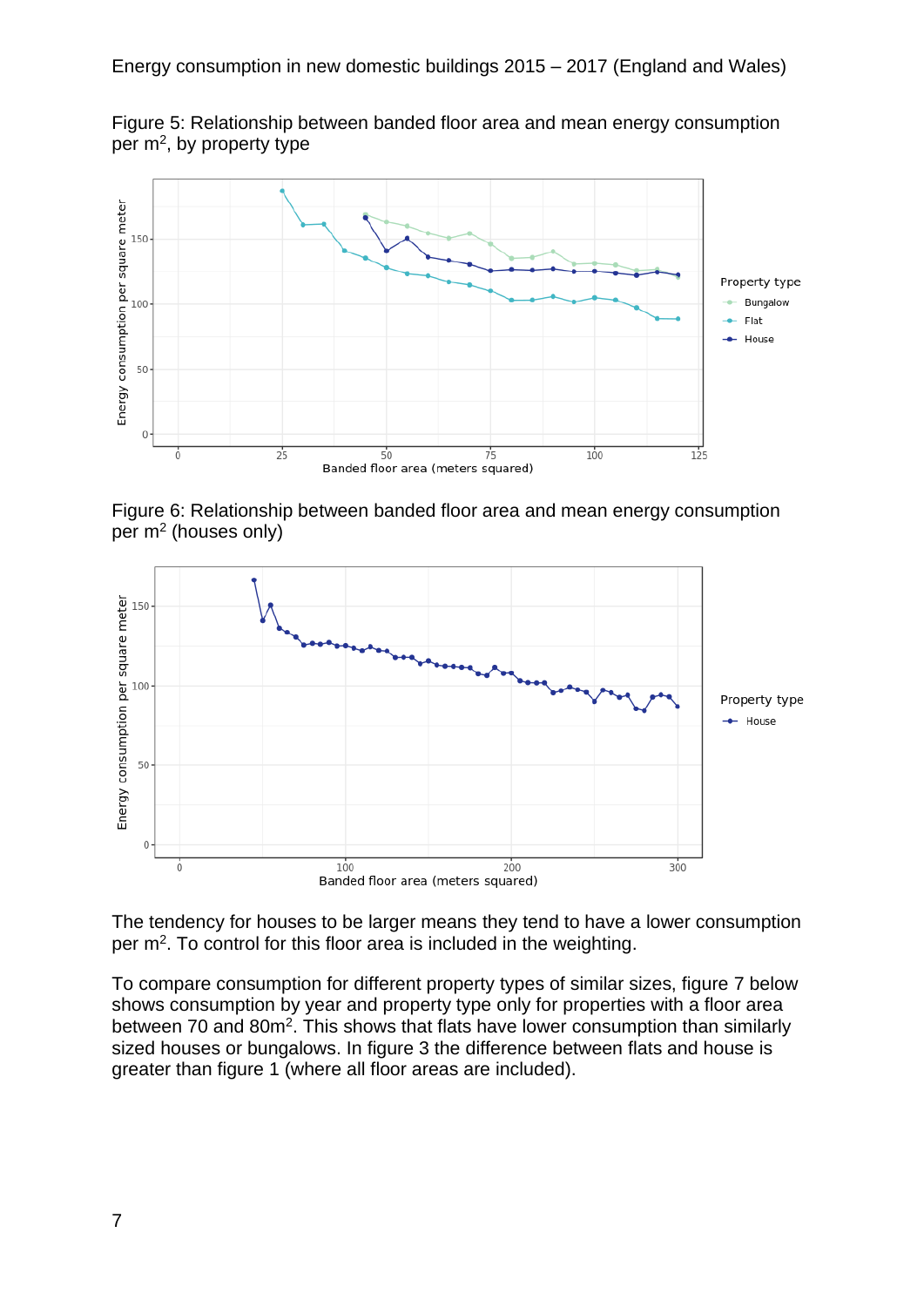



#### **Trends of properties using and not using gas**

Figure 8 below shows the trends in electricity and energy consumption, with lines representing properties using and not using gas. In 2017, gas users consumed 42% more energy than properties not using gas. This in part due to properties not using gas being more likely to use other fuels (e.g.: solid fuel burners) which aren't recorded in NEED. It may also be partly due to gas appearing less efficient for heating than electricity, as the efficiency losses for electric heating come at the point of generation rather than in the home. For these reason properties not using gas in this analysis appear to be more efficient than they are.

In the same year properties not using gas consumed just over triple the electricity than those using gas.



Figure 8: Trends in mean energy and electricity consumption, by whether the property is using gas or not

Between 2015 and 2017 new builds' energy consumption decreased by 5% for new builds using gas and increased by 3% for new builds not using gas. During the same period electricity consumption decreased by 10% for new builds using gas.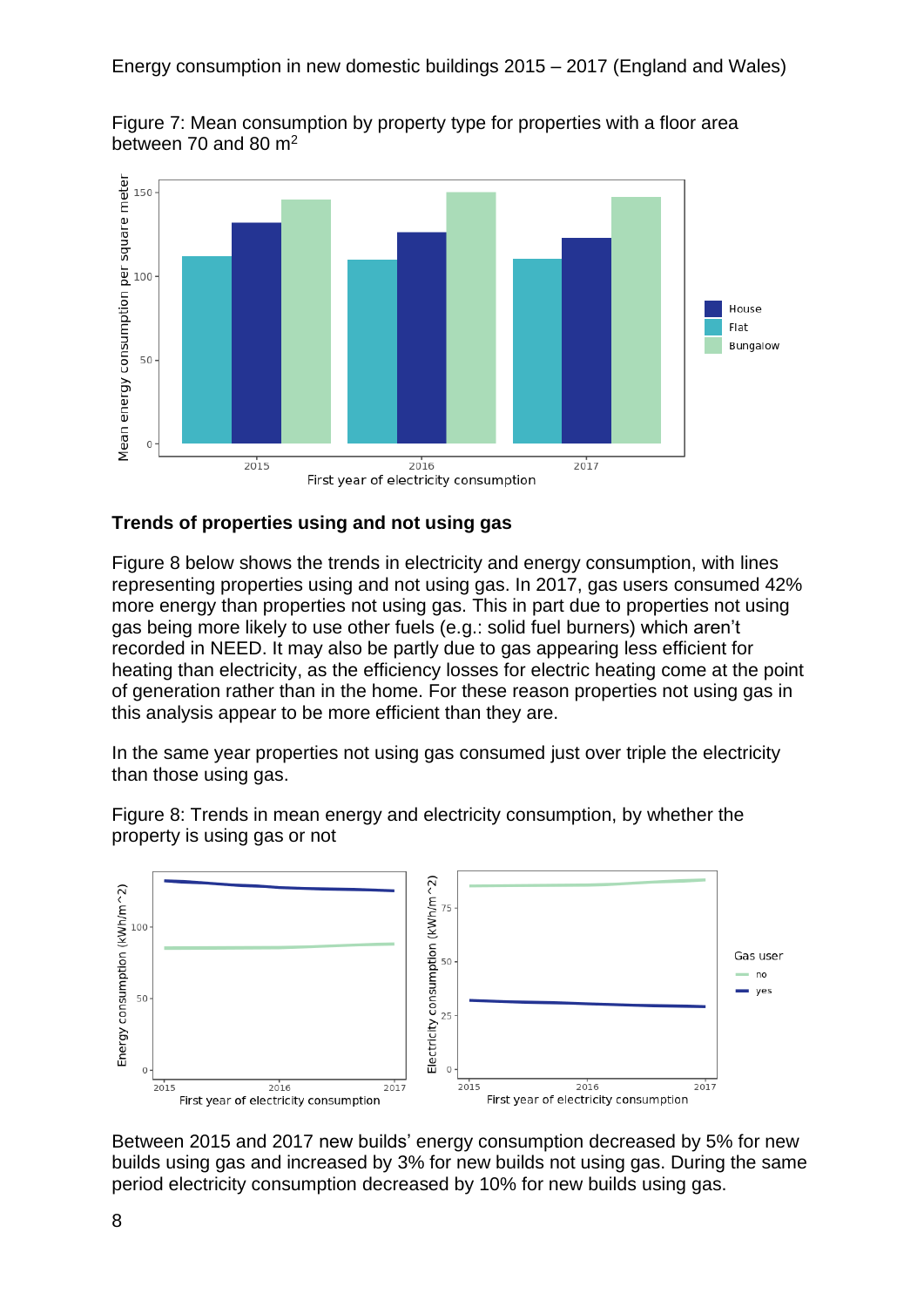Electricity consumption increased by 3% for new builds not using gas; electricity being the only source of energy consumption considered for new builds not using gas.

#### **Consumption by EPC rating**

Properties with EPC ratings A and D had the lowest consumption in 2017 (lower than B and C). This is likely to be because a much higher proportion of D rated properties don't use gas (94% in 2017, compared to 5% for B rated properties). Properties with EPC ratings E – G are excluded due to small sample sizes. Table 3 below shows consumption by first year of consumption and EPC rating.

Table 3: Consumption per  $m^2$  area by build year and EPC rating

| <b>EPC</b><br>ratin<br>g | First year of<br>consumption | Average<br>energy<br>consumption<br>per square<br>meter<br>(kWh/m2) | <b>Average</b><br>electricity<br>consumption<br>per square meter<br>(kWh/m2) | Average gas<br>consumption<br>per square meter<br>(kWh/m2) | <b>Number of</b><br>properties |
|--------------------------|------------------------------|---------------------------------------------------------------------|------------------------------------------------------------------------------|------------------------------------------------------------|--------------------------------|
| A                        | 2015                         | 117                                                                 | 34                                                                           | 83                                                         | 1,225                          |
| A                        | 2016                         | 113                                                                 | 32                                                                           | 81                                                         | 1,710                          |
| A                        | 2017                         | 113                                                                 | 29                                                                           | 84                                                         | 1,453                          |
| $\sf B$                  | 2015                         | 127                                                                 | 35                                                                           | 92                                                         | 69,066                         |
| $\sf B$                  | 2016                         | 124                                                                 | 33                                                                           | 91                                                         | 89,915                         |
| $\sf B$                  | 2017                         | 122                                                                 | 31                                                                           | 90                                                         | 98,584                         |
| $\mathsf C$              | 2015                         | 132                                                                 | 46                                                                           | 85                                                         | 17,747                         |
| $\mathsf C$              | 2016                         | 124                                                                 | 49                                                                           | 75                                                         | 14,430                         |
| $\mathsf C$              | 2017                         | 121                                                                 | 53                                                                           | 68                                                         | 11,589                         |
| D                        | 2015                         | 117                                                                 | 88                                                                           | 29                                                         | 1,067                          |
| D                        | 2016                         | 117                                                                 | 104                                                                          | 13                                                         | 1,019                          |
| D                        | 2017                         | 114                                                                 | 102                                                                          | 12                                                         | 1,155                          |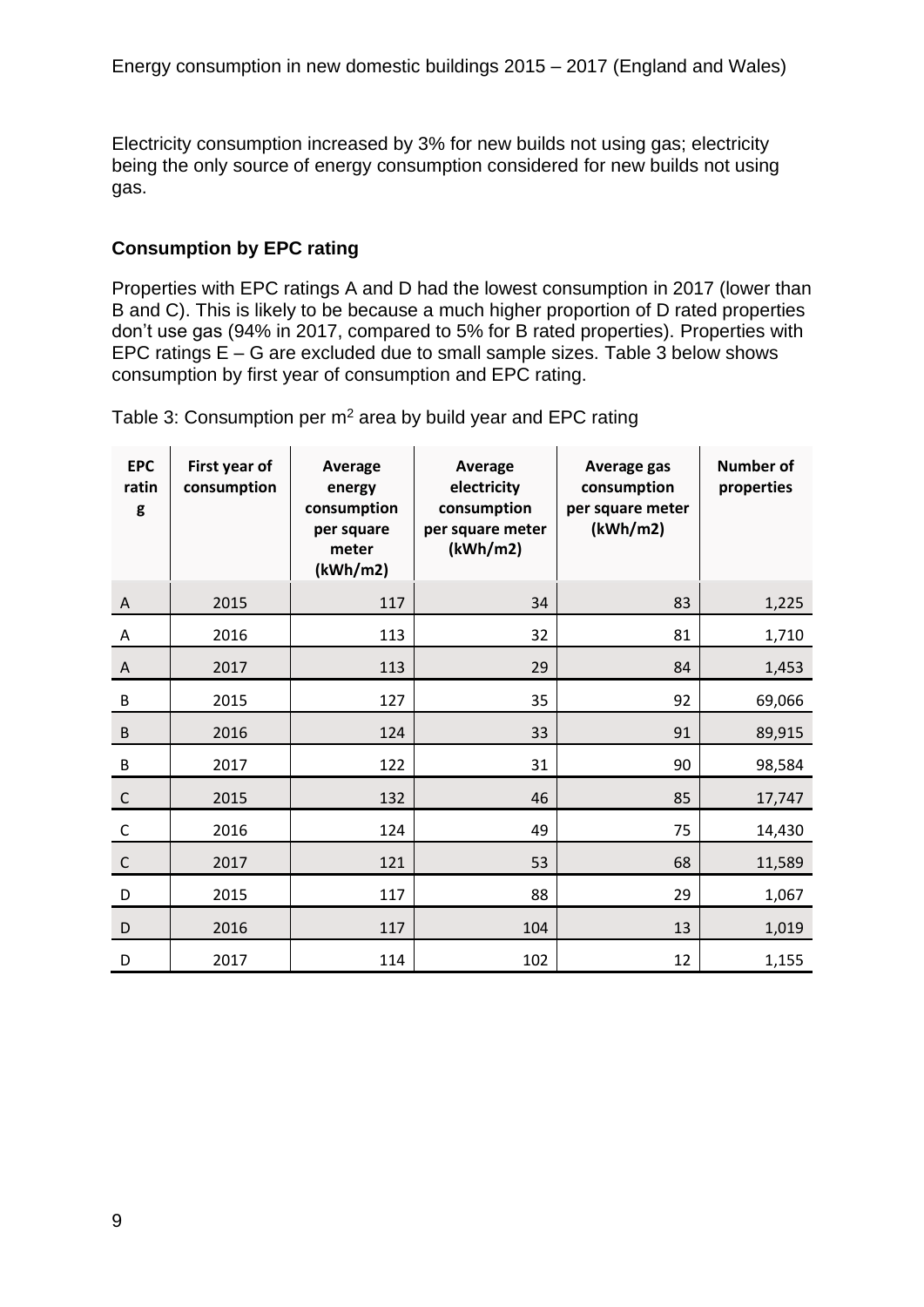### **Distribution of consumption by property type**

Figure 9 below shows that the variation in consumption is lowest for houses (the shape plotted is "thinner"). While the majority of large new builds (floor area over  $200m^2$ ) are houses, most houses have a floor area between 80 and 200 $m^2$ .



Figure 9: Distributions of mean energy consumption per  $m<sup>2</sup>$  for each property type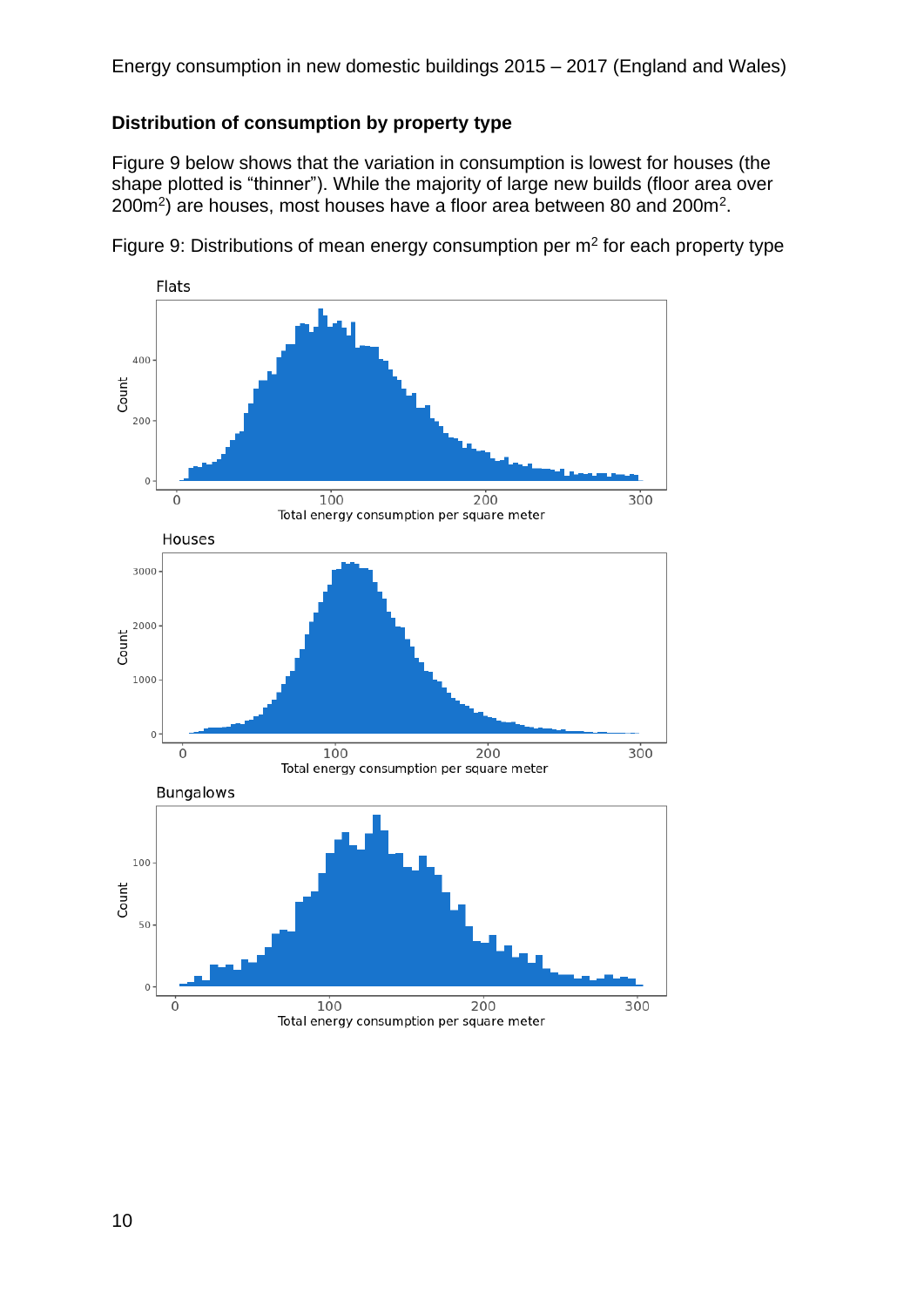## Appendix 1: Method

This section sets out the steps taken to create the results. The sample sizes at each step are given immediately below, with the detail of each step set out further below.

| <b>Step</b><br>All EPCs for new builds lodged between January 2014<br>and July 2019                                                                                             | <b>Remaining sample size</b><br>1,100,000 |
|---------------------------------------------------------------------------------------------------------------------------------------------------------------------------------|-------------------------------------------|
| Linked to NEED, with unmatched EPCs removed                                                                                                                                     | 891,000                                   |
| Converted flats removed                                                                                                                                                         | 851,000                                   |
| Duplicate properties removed                                                                                                                                                    | 830,000                                   |
| Only include properties where first full year of<br>electricity consumption (the year after build year) is in<br>2015, 2016 or 2017, and electricity consumption is<br>recorded | 432,000                                   |
| Remove properties heated by community heating<br>schemes                                                                                                                        | 370,000                                   |
| (splits into properties using and not using gas)                                                                                                                                |                                           |
| <b>Properties using gas</b>                                                                                                                                                     |                                           |
| Select properties marked in the EPC data as using<br>gas                                                                                                                        | 337,000                                   |
| Select properties where first gas year is within one<br>year of first electricity year                                                                                          | 315,000                                   |
| Filter to only include properties with gas consumption<br>between 1,000 and 50,000 kWh                                                                                          | 286,000                                   |
| Filter to only include properties with electricity<br>consumption between 500 and 25,000 kWh                                                                                    | 279,000                                   |
| <b>Properties not using gas</b>                                                                                                                                                 |                                           |
| Select properties marked in the EPC data as not using<br>gas                                                                                                                    | 33,000                                    |
| Remove properties where any gas consumption is<br>recorded                                                                                                                      | 32,000                                    |
| Filter to only include properties with electricity<br>consumption between 500 and 25,000 kWh                                                                                    | 31,000                                    |

#### **Combine tables of properties using and not using gas** 310,000

1) New builds are identified by selecting all EPC records which are lodged as a "new build" and the inspection date is after 31st December 2013. The 'new build' category on EPCs includes conversions and change of use – these dwelling types are partially removed (see step 3). For properties with multiple EPCs, the oldest EPC is selected. Using the EPC dataset published in July 2019 this returns 1.1 million records.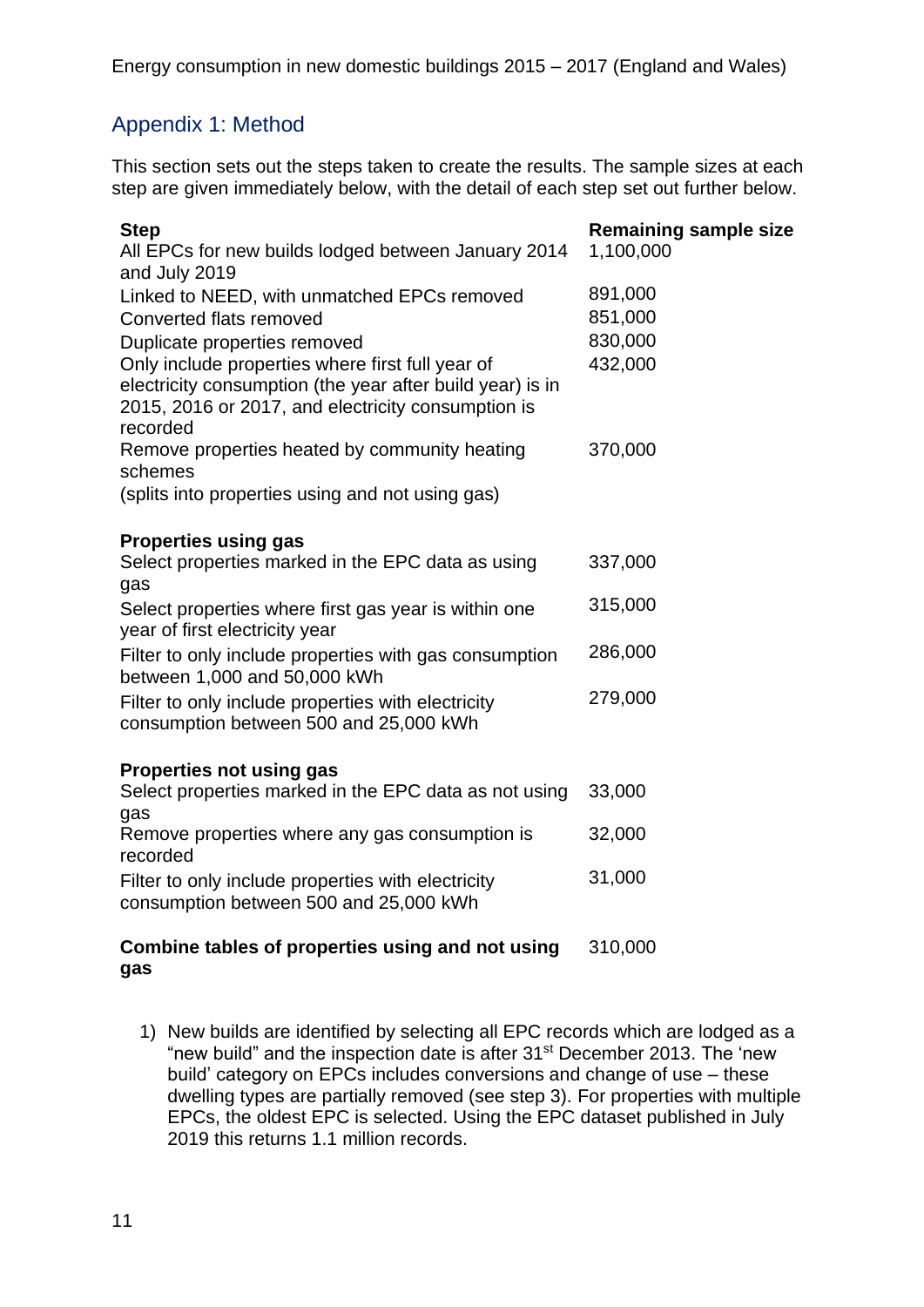- 2) These are linked to NEED data using each records' Unique Property Reference Number (UPRN). Linking these datasets relies in the data in both NEED and EPCs being assigned the same UPRN by BEIS' address matching process. In doing this a higher proportion of flats are lost than other property types. Records for flats are more difficult to link due to the formatting of their addresses. Not all properties at this stage are lost due to poor matching; some of the properties have been built too recently to have had consumption recorded in NEED at the time of the analysis. This returns 891,000 records linked to NEED.
- 3) Properties are removed which the Valuation Office Agency data (a component of NEED) classifies as a "converted flat". This removes 40,000 properties, leaving 851,000. There are also 170,000 matched properties which have no property type recorded in the NEED data, some of which will be converted flats.

There are estimated to be (170,000 \* 40,000) / 891,000 = 8,000 converted flats in the dataset which are not removed.

- 4) Duplicate properties are removed.
- 5) The first full gas and electricity years immediately after the inspection date is found for each record<sup>7</sup>.
- 6) Starting with the first full electricity year for that property, the first year of recorded electricity consumption is found for each record. For example, if the first full electricity year is 2015, electricity consumption in 2015 will be used if recorded. If it's unavailable then electricity consumption 2016 will be used if recorded, and so on.
- 7) A filter is applied to only include properties where the first year of electricity consumption is 2015, 2016 or 2017. This returns 432,000 records.
- 8) Properties which are heated under a "Community scheme" in the EPC are removed, as these properties share a gas meter which isn't included in NEED. This returns 370,000 records (removing 62,000).
- 9) A "gas users" table is made from the data, only including records where both gas and electricity are recorded. This table only includes records where the first gas and electricity records are within one year of each other. Outliers are removed by only including properties with gas consumption between 1,000 and 50,000 kWh, and electricity consumption between 500 and 25,000 kWh. This returns 279,000 records
- 10) A "properties not using gas" table is made where electricity is recorded and no gas has been recorded for any years for that property and the EPC doesn't describe the main heating system as using mains gas. Outliers are removed

<sup>&</sup>lt;sup>7</sup> More information on the dates covered by gas years can be found in the 2017 Sub-national [consumption report](https://www.gov.uk/government/statistics/sub-national-electricity-and-gas-consumption-summary-report-2017)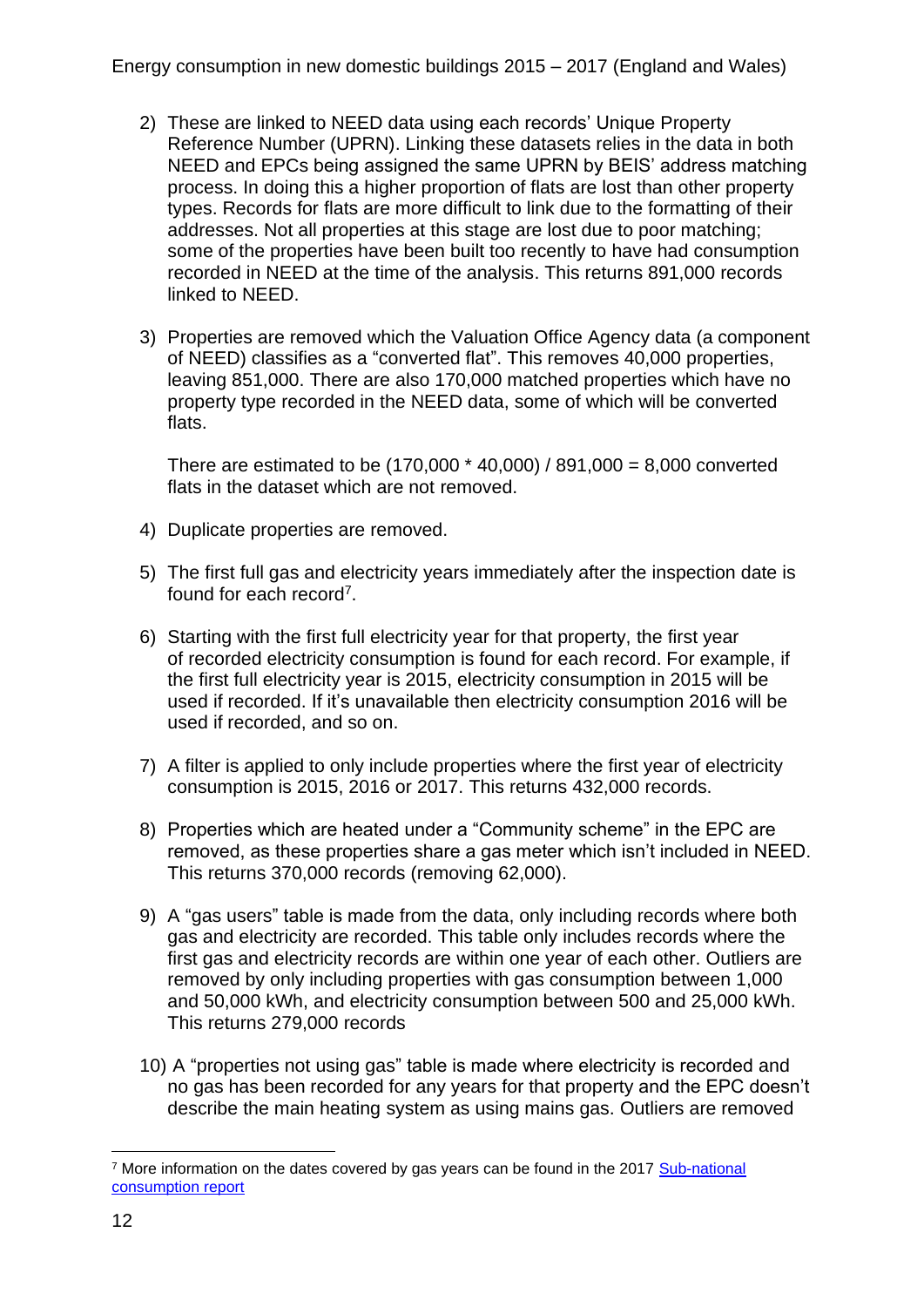by only including properties with electricity consumption between 500 and 25,000 kWh. This returns 31,000 records.

11)The two tables described above are appended to make an "all consumption" table with 310,000 records.

To ensure that the results represent all new builds and comparisons can be made between years, weights are calculated.

The weights use the ratio of all new builds in 2015 to the number properties included in the analysis in the year in question, for each combination of the features weighted on. Combinations with few records relative to all new builds in 2015 are weighted more highly. The features weighted on depend on the property type:

- For flats and houses, weights are calculated and applied for each year, floor area band and whether the property uses gas.
- For bungalows, weights are calculated and applied for each year and whether the property uses gas. Bungalow weighting uses fewer features due to a smaller sample size.

The weights are chosen to account for the features which most account for changes in consumption. The aim is to weight by as many features as possible, while preserving an adequate sample size for each combination of features. Table 4 below gives some example weights for certain combinations of features (to save space only a sample is shown).

Table 4: Sample of weights for combinations of features

| <b>Combination of features</b>                                                    | Weight |
|-----------------------------------------------------------------------------------|--------|
| Flat, under $51m^2$ , first electricity consumption year: 2015, using<br>gas      | 2.02   |
| House, $94 - 120m^2$ , first electricity consumption year: 2017, not<br>using gas | 0.84   |
| Bungalow, first electricity consumption year: 2015, using gas                     | 1.76   |

Tying the weighting to the 2015 new builds means that combinations which become less common in the future would be more heavily weighted if this analysis were repeated. The alternative is to weight the results to another year (e.g.: the most recent year). However this would invert the weighting problem rather than solving it (e.g.: old results get underweighted rather than new results getting overweighed). Therefore either approach is as good as the other, so the less complex option was chosen.

Figure 10 below shows the proportion of new builds included in the final sample against all new builds in the period considered. Figure 11 shows the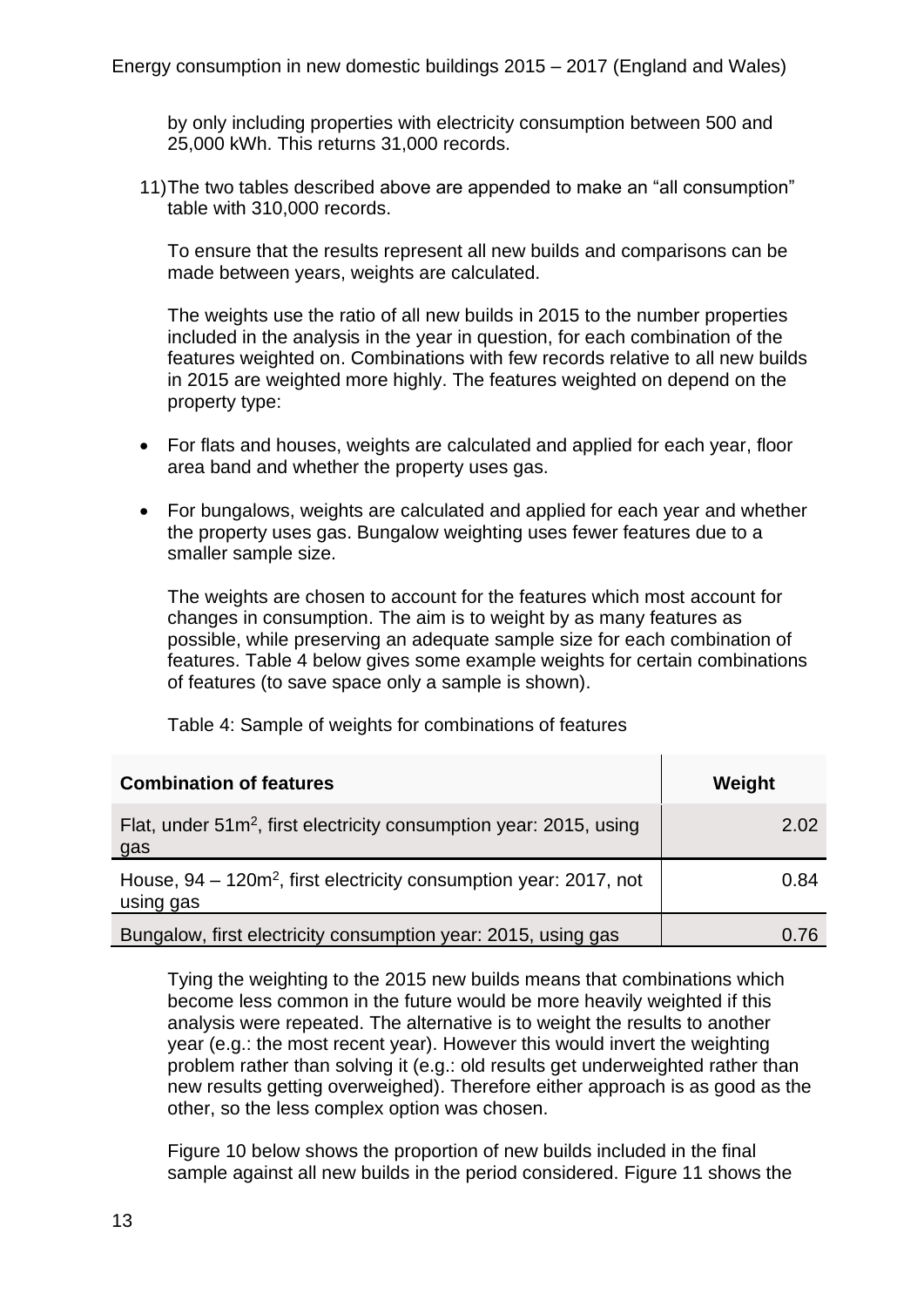contribution from each region once weighting is applied. London is particularly underrepresented prior to weighting, and the weighting only partially corrects this. This is due to the type of property in London: there are more flats which are more likely to be excluded from the analysis following address matching.



Figure 10: Proportion of new builds in final sample versus all new builds

Figure 11: Proportion of new builds in final sample versus all new builds, after weighting



12) Energy consumption is calculated as the sum of gas and electricity. Though the gas and electricity years don't line up exactly, the first readings for both are in the same "years" for the majority of new builds (e.g.: if the first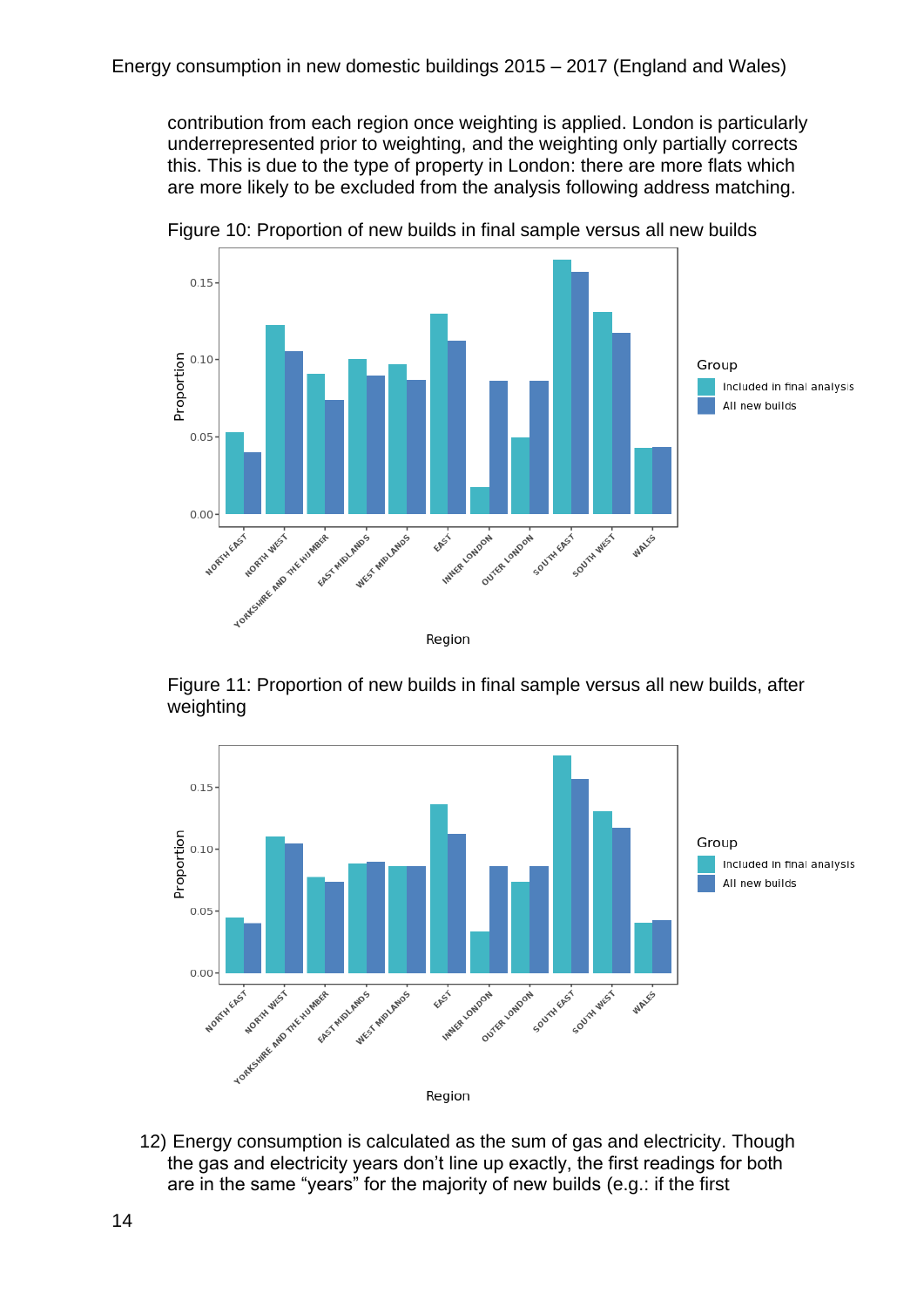electricity year is 2015 for a property, it's first gas year will very likely be 2015 too). All gas and electricity consumption readings cover a typical 12 month period regardless of the time of year the reading took place. Because of this gas and electricity can be summed despite the discrepancy between gas and electricity years.

Energy consumption is divided by the floor area $8$  (included in the EPC) to find the total energy consumption per square meter.

## Appendix 2: Comparison to NEED consumption tables

The annual NEED report includes figures on the average consumption of properties by build year<sup>9</sup>. This includes the average consumption by banded property age, with the most recent property age being after 1999.

In 2017 gas consumption for properties built after 1999 had a mean of 11,100 kWh. For new builds with the first year of consumption in 2017, the mean gas consumption in 2017 was 9,300 kWh. This is lower and shows that the newest builds are using less gas on average.

In 2017 electricity consumption for properties built after 1999 had a mean of 3,900 kWh. For new builds with the first year of consumption in 2017, the mean electricity consumption in 2017 was 3,100 kWh. As with gas, this is lower and shows that the newest builds are using less electricity on average.

<sup>8</sup> Floor area includes all heated space within the walls of a property. A detailed definition is available from: [https://www.bregroup.com/sap/standard-assessment-procedure-sap-2012/.](https://www.bregroup.com/sap/standard-assessment-procedure-sap-2012/)

<sup>&</sup>lt;sup>9</sup> See Headline consumption tables England and Wales 2017 on [https://www.gov.uk/government/statistics/national-energy-efficiency-data-framework-need](https://www.gov.uk/government/statistics/national-energy-efficiency-data-framework-need-consumption-data-tables-2019)[consumption-data-tables-2019](https://www.gov.uk/government/statistics/national-energy-efficiency-data-framework-need-consumption-data-tables-2019)